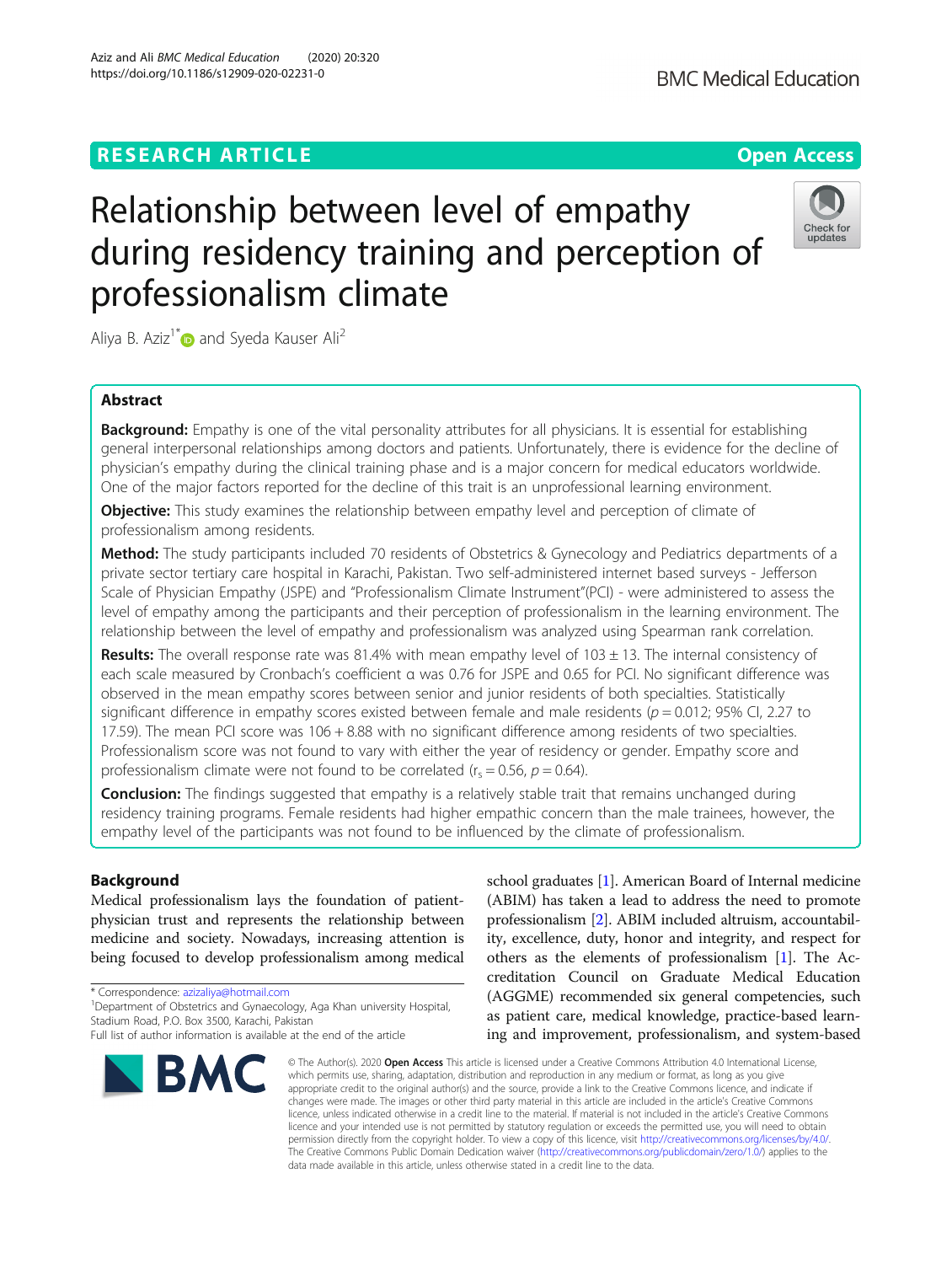practices among the medical residents [\[1](#page-4-0)]. While knowledge and skill are imperative, the unique characteristic of medical professionalism is empathy [\[3\]](#page-5-0).

## Empathy

Empathy commonly referred to as an ability to "put oneself in someone else's shoes", is an essential component of physician's therapeutic effectiveness (Osler 1963). Empathy involves understanding not experiencing another's suffering. Hojat et al. differentiate these two concepts by asserting that: "… sympathy is the act, or the capacity of entering into or joining the feelings of another person. Empathy is described as a capacity to understand but without joining the feeling of the patient"  $[4]$  $[4]$ . Empathy is defined as a cognitive attribute that implies an understanding of the inner experiences and perspectives of the patients' and at the same time communicating this understanding with patients' and supporting them [\[5](#page-5-0), [6\]](#page-5-0). Studies show that empathy is linked with enhanced patient's satisfaction, treatment compliance [[7\]](#page-5-0) and improved patients' outcome [[8](#page-5-0)]. The Jefferson Scale of Physician's Empathy (JSPE) is considered as a reliable, valid, and psychometrically sound instrument to measure empathy  $[9, 10]$  $[9, 10]$  $[9, 10]$   $[11–13]$  $[11–13]$  $[11–13]$ .

# Professionalism climate

Over the last two decades increased attention has been given to the promotion of medical professionalism and improving institutional culture. Professionalism in clinical environment has an impact on empathy and shaping attitudes, which are manifested through the hidden curriculum [[14](#page-5-0)] [[15](#page-5-0)]. A simplistic way of viewing the hidden curriculum in the educational arena is to view each attending physician as a role model and each resident as a receptive learner. This learner will see the physician's positive and negative attributes and will learn what is implicitly taught by example every day rather than the explicit teaching by lectures, tutorials and ward rounds [[16](#page-5-0)].

Despite the endeavor of the institutes to improve professionalism among medical students and residents, there are major concerns about poor role modeling of professionalism as part of the hidden curriculum [\[14\]](#page-5-0) [[17](#page-5-0)].

Professionalism in the clinical environment which manifests through the hidden curriculum impacts on empathy and shapes attitudes. Assessment of climate of professionalism in learning environment is essential to gauge medical professionalism. The "climate of professionalism instrument" developed by Quaintance et al. has been successfully used in a number of studies [\[18\]](#page-5-0)..

Reduction in empathy and compassion levels among medical students has been linked with excessive stress and burn out within the learning environment [\[14](#page-5-0)]. Many studies have reported high levels of stress during residency education; however, no study could be found

that studied the relationship between the professionalism climate and residents' level of empathy.

This study was conducted to measure the empathy level and to determine the relationship between the perceived climate of professionalism and the level of empathy among the residents of two specialties, which are considered highly stressful. In addition we also studied if there was any difference in the level of empathy among men and women, years of residency training and in the climate of professionalism among the two specialties.

# Method

A descriptive correlational study design utilizing survey methodology was used.

# Study participants

included residents from first to fourth year of women and child health division, comprising departments of Obstetrics & Gynecology and Pediatrics at Aga Khan University, Karachi. The total number of residents in all 4 years in the Obstetrics & Gynecology department was 23 and in the Pediatrics department was 63.

## Sample size

The sample size was calculated with "PASS 15" software having the limit of  $α$ - error less than 5% [\[19](#page-5-0)]. All residents in both the departments who consented and filled both JSPE and PCI survey forms were included. Residents who did not fill both the forms were excluded from the analysis. Of the total 86 residents, 70 completed both the surveys and were included in the study.

# Data collection tools

The level of empathy and professionalism climate data was collected using English version of Jefferson Scale of Physician Empathy (JSPE) and the Climate of Professionalism instrument (PCI). JSPE is a "self-administrated 20-item instrument intended to measure empathy in the patientcare context." It covers three underlying constructs of empathy including perspective taking (10 items), compassionate care (eight items), and standing in the patient's shoes (two items). These items were answered on a 7 point Likert scale with 1 (strongly disagree) to 7 (strongly agree) for positive items and 1 (strongly agree) to 7 (strongly disagree) for negative items; scores range from 20 to 140. Higher scores indicate greater empathetic capacity  $|11|$  $|11|$  $|11|$ .

PCI comprises of 12 statements on behaviors associated with professionalism in a clinical learning environment. Residents were required to rank students, residents, and attending physicians on a four-point Likert scale according to the frequency with which these behaviors were observed in each group in the past year (Mostly  $=$  4, Often  $=$ 3, sometimes  $= 2$ , and rarely  $= 1$ ), for a total of 36 items.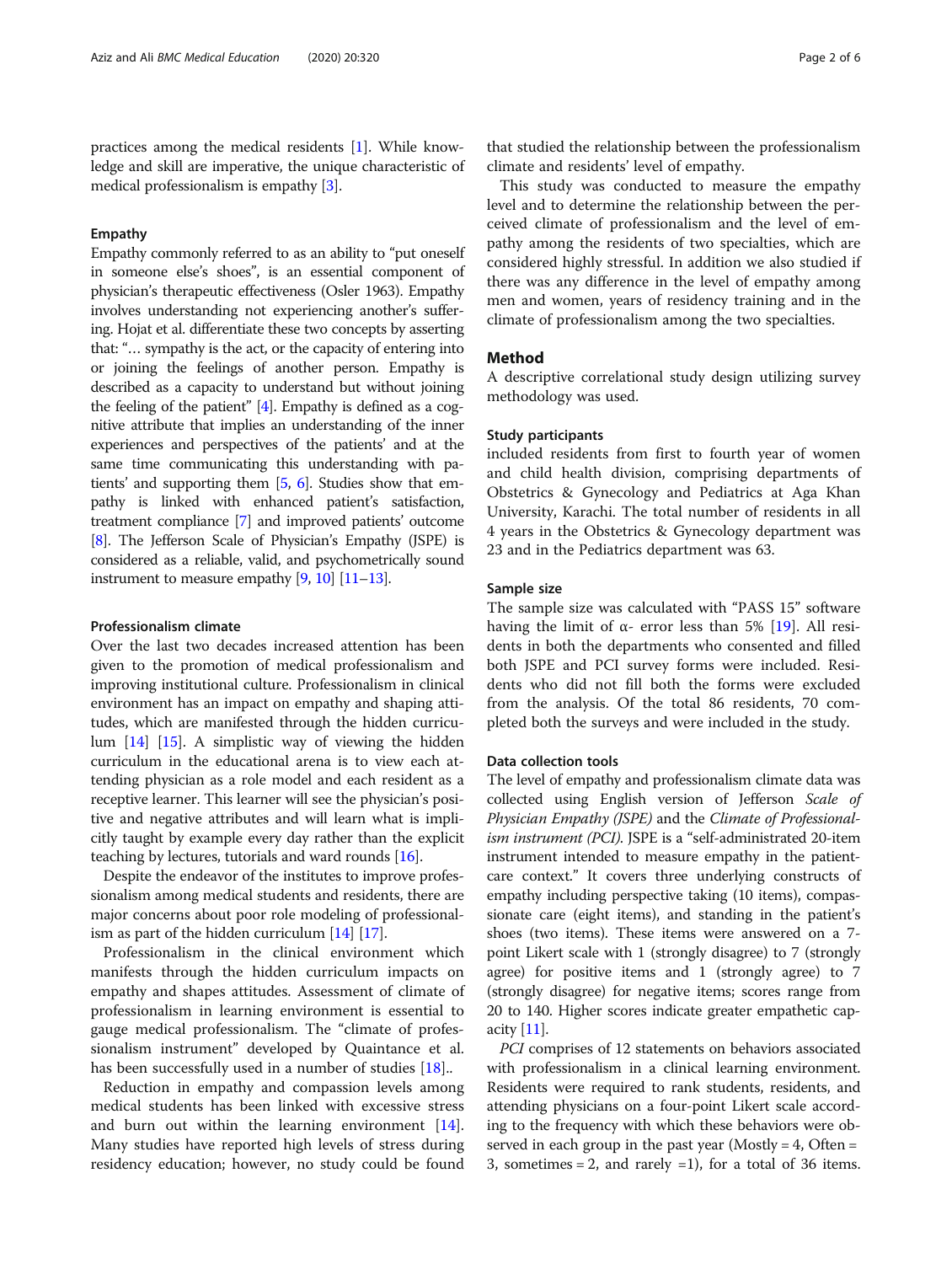Six negatively worded items were reverse coded. The score ranged from 36 to 144. Higher scores on the PCI denote more professional behaviors in that particular group. Permission for using the instrument was obtained before use.

# Ethical considerations

The study was approved by the institutional review board of Aga Khan University Hospital (4817-DED-ERC-17). All participants were recruited on a voluntary basis and a written informed consent was obtained before participation under principles of full disclosure. Confidentiality of the participants was maintained by using anonymous surveys.

## Data collection methodology

The data was collected by web based anonymous survey in the month of October, 2017. Unique IDs were created for the respondents to match the responses on the two instruments for statistical analysis. The authorized web link provided by Thomas Jefferson University was provided to the study participants through email. The participants were provided with their unique respondent IDs required to open the survey site. The Principal investigator (PI) was blinded for these IDs to maintain confidentiality. The residents who were posted at the secondary site hospitals were contacted over phone and respondent ID was sent through email. In order to enhance the number of participants, three reminder emails were sent to the residents.

# Statistical analysis

Was done using SPSS statistical software version 19. Chi –square test and Fisher's exact test were used for categorical variables. Level of significance was defined as  $p < 0.05$  for all statistical analyses. An independent-sample t –test was performed to determine any difference in mean scores of both empathy and PCI between senior and junior residents, and male and female residents. Cronbach's α was calculated for reliability estimates. Spearman rho analysis was done to detect the correlation between PCI and JSPE scores.

# Results

Out of total of 86 residents in women and child health division, 70 responded to both the surveys representing an 81.4%response rate. The response rate was better in Obstetrics &Gynecology department; 22 out of 23(95.65%) compared to Pediatrics; 48 out of 63(76.2%). All respondents in Obstetrics &Gynecology were females and comprised of 31.4% and remaining 68.6% belonged to Pediatrics. Most of the respondents (59%) were in the age range of 28–30 years. There was a female preponderance with 57 females (81.43%) and 13 males (18.47%). For the purpose of analysis, residents in years 1 and 2 were grouped as junior residents and in years 3 and 4 as senior residents. In both departments, majority of participants, about 70% were juniors, while only 29% were seniors (Table [1](#page-3-0)).

Cronbach's α for JSPE scale was found to be 0.76 and for PCI was 0.65. Sub scale analysis of the items for professional and unprofessional behaviors showed Cronbach's α of 0.8 and 0.57 respectively.

The overall mean empathy score was 103(SD 13) with a slightly higher mean for the Obstetrics & Gynecology respondents. The mean empathy score for Gynaecology residents was 106.1(SD 12.5), and for the Pediatrics respondents was 101.6 (SD 13.1).. The corresponding mean PCI scores were 100.3 (SD 8.43) and 100.5 (SD 8.88) respectively. Independent t-test indicated no statistically significant difference in mean empathy scores between junior and senior residents in both departments. (Obgyn-  $t_{(20)} = -1.64$ ,  $p = 0.117$ , Paeds-  $t_{(20)} = 0.20$ ,  $p = .843$  and PCI scores (obgn-  $t_{(8)} = -1.77$ ,  $p = .115$ , Paeds-) bet  $t_{(44)} = 1.9$ ,  $p = .06$ ). (Table [2](#page-3-0)).

Overall, there were 57 female and 13male respondents in both specialties. The mean empathy score and SD of female and male participants were 104 .1(SD 12.1) and 94.9(SD 14.08) respectively. Independent t-test for female versus male residents in both specialties ( $t_{(68)}$  = 2.58,  $p = 0.012$ ) revealed that the mean empathy score in female residents (9.94; 95% CI, 2.27–17.59) was much higher than the male residents.

Table [3](#page-4-0) describes the results of resident's perceived observations of selected professional and unprofessional behavior among medical students, residents, and faculty. There were total twelve behaviors; of them 6 professional and 6 unprofessional. The range of scores possible for both professionalism and unprofessionalism constructs was 18–24. The mean professionalism score was perceived to be highest in the resident group and lowest in the medical student group, whereas mean unprofessionalism score was similar in both faculty and the resident group and slightly higher among the students.

Spearman's rank–order correlation indicated absence of correlation ( $\mathbf{r}_{\mathbf{S}} = 0.056$ , p = 0.64) between empathy level and professionalism.

### **Discussion**

The current study detected that mean empathy score among medical residents in Aga Khan University was  $103 \pm 13$  on JSPE scale. This value was relatively lower than the empathy scores observed among the residents in the Western countries, such as USA and Italy [[11](#page-5-0), [13\]](#page-5-0). However, the mean empathy score of this study was higher than Korean physicians and even comparable with Japanese and Iranian physicians, thus supporting Hojat's hypothesis of socio cultural differences existing between Western and Asian countries [\[20\]](#page-5-0).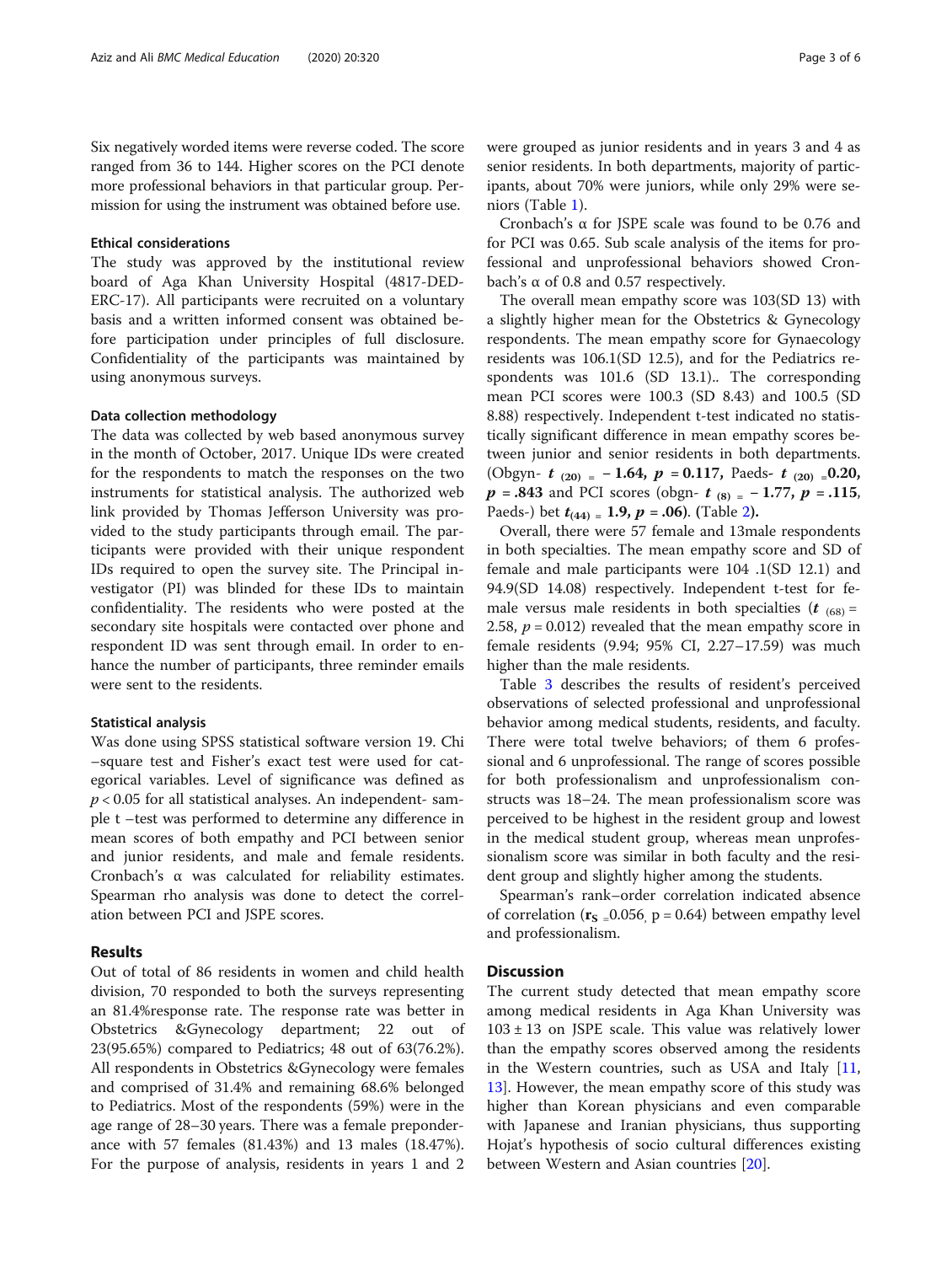| Residency year | Frequency | Percent | <b>Obstetrics and Gynecology(N)</b> | Pediatrics (N) |
|----------------|-----------|---------|-------------------------------------|----------------|
| Year 1         | 21        | 30.00   |                                     | 14             |
| Year 2         | 28        | 40.00   |                                     | 17             |
| Year 3         | 12        | 17.14   |                                     | 10             |
| Year 4         |           | 12.86   |                                     |                |

<span id="page-3-0"></span>Table 1 Frequency distribution of respondents by year of residency

The present study could not detect any significant difference in the mean empathy scores among the residents of two different specialties as opposed to the previous findings [\[21,](#page-5-0) [22](#page-5-0)]. One of the possible explanations for this might be that both these specialties are more 'people- oriented' rather than 'technology oriented' and thus the residents in these specialties are assumed to have direct patient interaction and might have better communication skill than their counterparts in other technology based specialties and thus have higher empathy scores [\[20](#page-5-0)].

The mean empathy scores among junior and senior residents of both specialties did not show significant variation. The same results were seen in a fairly recent study involving Singaporean residents where empathy levels were stable throughout the training period [[23](#page-5-0)].

This study found a higher empathy level among the female residents compared to males in both specialties. This finding was in accordance with many other studies [\[10,](#page-5-0) [20](#page-5-0), [24](#page-5-0)]. Probable explanation for this finding could be the association between activation of right cerebral hemisphere and empathy level in women. Another possible reason could be higher emotional receptivity in women than men, which might provide more emotional support, greater care, and also development of more interpersonal relationships. In contrast, a study by Mathew (2016) showed a higher empathy level in men and till date only one study had reported no gender based difference in empathy level [\[25](#page-5-0)].

The internal consistency of the PCI (Cronbach's α of 0.65) was less than the standard value. However, dividing the items into professional and unprofessional constructs, led to an improvement of the Cronbach's α to

0.8 for the professional construct, while for unprofessional behaviors it remained 0.57, proposing a probable shortcoming of this instrument for the sample used in this study. Moreover, use of negative words for 'unprofessionalism' items might have caused some problems in interpretation. Similar problem was confronted by Spiwak, who performed exploratory analysis to identify these professional versus unprofessional behaviors [\[26](#page-5-0)]. This would occur due to differences in population and probably there is a need for a different instrument to measure this important construct.

The most obvious finding of this study was the climate of professionalism existing in the institution. No significant difference was detected by the residents in the mean observed unprofessionalism behaviors among three groups i.e., medical students, residents and faculty, but a higher professionalism was detected among the residents. The finding was in accordance to the study by Quaintance on American medical learners showing a significant difference between preclinical and clinical trainee's observations of professionalism among students, residents, and faculties [\[18\]](#page-5-0). Spiwak reported that residents rated the faculty to be the poorest in terms of observed professional behaviors [\[26\]](#page-5-0). The finding of this study can be explained as the medical residents might rate the peer group more favorably since they had social similarity in behaviors and characteristics [\[26](#page-5-0)]. Moreover, the residents spent more time in training, had increased opportunity to interact with the faculties, who act as a role model for the trainees and they learnt professionalism and unprofessionalism behaviors by observing the faculty [\[27](#page-5-0), [28](#page-5-0)] [\[17](#page-5-0)].

|                              | <b>Total</b><br>70 | Obstetrics&Gynaecology               |                                      | <b>Paediatrics</b>                   |                                       |
|------------------------------|--------------------|--------------------------------------|--------------------------------------|--------------------------------------|---------------------------------------|
| <b>Number of Respondents</b> |                    | <b>Junior</b><br>Years 1 and 2<br>18 | <b>Seniors</b><br>years 3 and 4<br>4 | <b>Junior</b><br>Years 1 and 2<br>31 | <b>Seniors</b><br>years 3 and 4<br>17 |
|                              |                    |                                      |                                      |                                      |                                       |
| Range                        | $73 - 125$         | $73 - 119$                           | 106-122                              | $73 - 120$                           | $80 - 125$                            |
| Mean                         | 103                | 104.1                                | 115.0                                | 101.3                                | 102.1                                 |
| <b>PCI SCORES</b>            |                    |                                      |                                      |                                      |                                       |
| Range                        | $85 - 124$         | $85 - 114$                           | $101 - 112$                          | $82 - 124$                           | $86 - 112$                            |
| Mean                         | 100.3              | 99.2                                 | 105                                  | 101.1                                | 99.0                                  |

Table 2 Mean empathy and PCI score in OBGYN/Paediatrics based on year of residency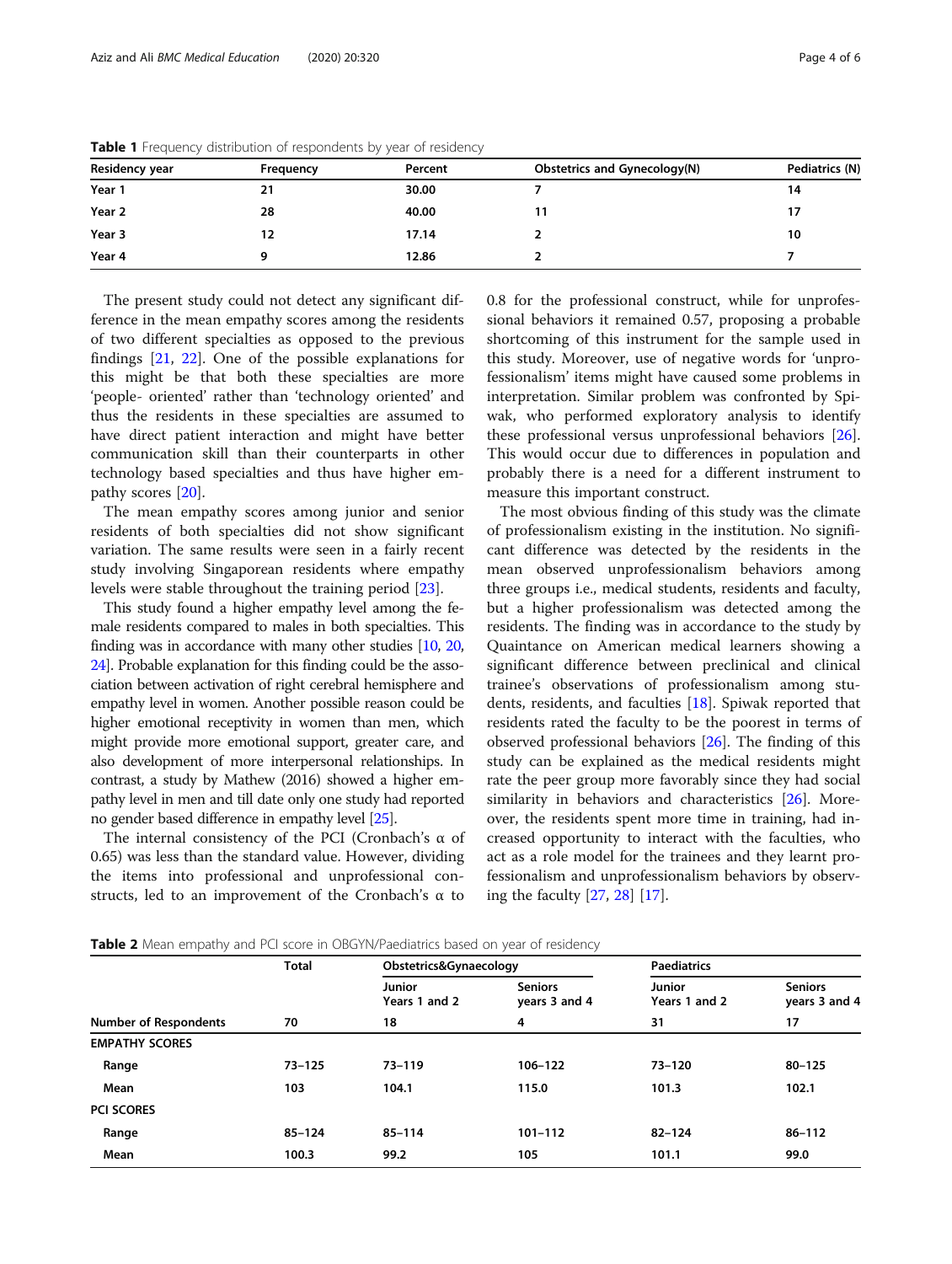<span id="page-4-0"></span>

| N                                                         | Mean | SD |
|-----------------------------------------------------------|------|----|
| scores by residents on PCI                                |      |    |
| Table 3 Observed Mean Professionalism & Unprofessionalism |      |    |

| Professionalism   |    |       |      |
|-------------------|----|-------|------|
| <b>Student</b>    | 70 | 15.12 | 3.73 |
| <b>Resident</b>   | 70 | 18.82 | 3.06 |
| <b>Faculty</b>    | 70 | 16.7  | 3.29 |
| Unprofessionalism |    |       |      |
| <b>Student</b>    | 70 | 17.9  | 2.46 |
| <b>Resident</b>   | 70 | 17.01 | 2.42 |
| <b>Faculty</b>    | 70 | 17.15 | 2.48 |

The current study could not identify any correlation between empathy score and professionalism climate. This was in opposition to the study by Brazeau who found a direct correlation between empathy score and PCI score among medical students in the learning environment [[14\]](#page-5-0). The probable reason for this finding could be the problem of self-reporting of empathy level by the residents and also low reliability of PCI instrument. Also Brazeau's study included medical students only and the current study included residents directly providing patient care, with long working hours and sleep deprivation, probable causes of lower level of empathy in the clinical training [\[14](#page-5-0)].

# **Limitations**

There were some limitations of this study. Firstly, the use of self-reported questionnaires for detection of empathy level might not reveal the actual empathetic behavior of the residents during medical practice; rather it would indicate residents' orientation towards empathy. Secondly, the external validity or generalization of the findings was limited due to convenient sampling that included residents of a single institution of a particular geographical area. Thirdly, the sample size was small with only residents of two specialties leading to inadequate statistical power. Fourthly, since it was not a longitudinal study, it was difficult to ascertain empathy decline among the residents. Last, but not the least, PCI instrument despite being a validated tool for measuring professionalism climate, might be unable to capture participants' evaluation of others' behavior properly in this study.

# Conclusion

In summary this is the first study to examine the empathy level and professionalism climate and correlation between the two among the medical residents in a developing country. Despite the aforementioned limitations, this work offers invaluable understanding about empathy and professionalism in the learning environment of the residents. The study suggested that empathy is a relatively constant

quality among the sample of residents under study that remained unaffected by year of residency or specialty. However, the empathy level of the female residents was found to be higher than male residents. The study could not detect a significant correlation between professionalism climate and empathy level.

Future research should be directed towards developing a longitudinal study involving a large number of residents from different specialties and different medical institutions to gain more insight into the relationship between professionalism climate and empathy and for a possible change in empathy level with progression in training years.

#### Abbreviations

ACGME: American Council of Graduate Medical Education; PCI: Professionalism climate instrument; ABIM: American board of internal medicine; JSPE: Jefferson Scale of Physician Empathy

#### Acknowledgements

The authors would like to acknowledge Ms. Jennifer L. Quaintance, for allowing us to use her Climate of professionalism instrument in this study.

#### Authors' contributions

AA and SKA contributed to the study's conception and design. AA developed the search strategy, extracted the data and drafted the manuscript. SKA revised the manuscript and gave final approval of the version to be published. The author(s) read and approved the final manuscript. The authors declare that they have read and approved the final manuscript.

# Funding

Not applicable.

#### Ethics approval and consent to participate

The study was approved by the institutional review board of Aga Khan University Hospital (4817-DED-ERC-17). All participants received written information on the study before participation and participation was voluntary. A written informed consent was obtained before participation under principles of full disclosure. All data is kept confidential and published anonymously.

#### Consent for publication

#### Not applicable.

Availability of data and materials: The datasets generated and analyzed during the current study are not publicly available.

#### Competing interests

The authors declare that they have no competing interests.

#### Author details

<sup>1</sup>Department of Obstetrics and Gynaecology, Aga Khan university Hospital Stadium Road, P.O. Box 3500, Karachi, Pakistan. <sup>2</sup> Department of educational development, Aga Khan university Hospital, Stadium Road, P.O. Box 3500, Karachi, Pakistan.

# Received: 21 February 2020 Accepted: 8 September 2020 Published online: 21 September 2020

#### References

- 1. Shrank WH, Reed VA, Jernstedt GC. Fostering professionalism in medical education: a call for improved assessment and meaningful incentives. J Gen Intern Med. 2004;19(8):887–92.
- 2. Project of the A. F., A.A.F.a.M.a.E.F.o.I. Medical professionalism in the new millennium: a physician charter. Ann Intern Med. 2002;136(3):243–6.